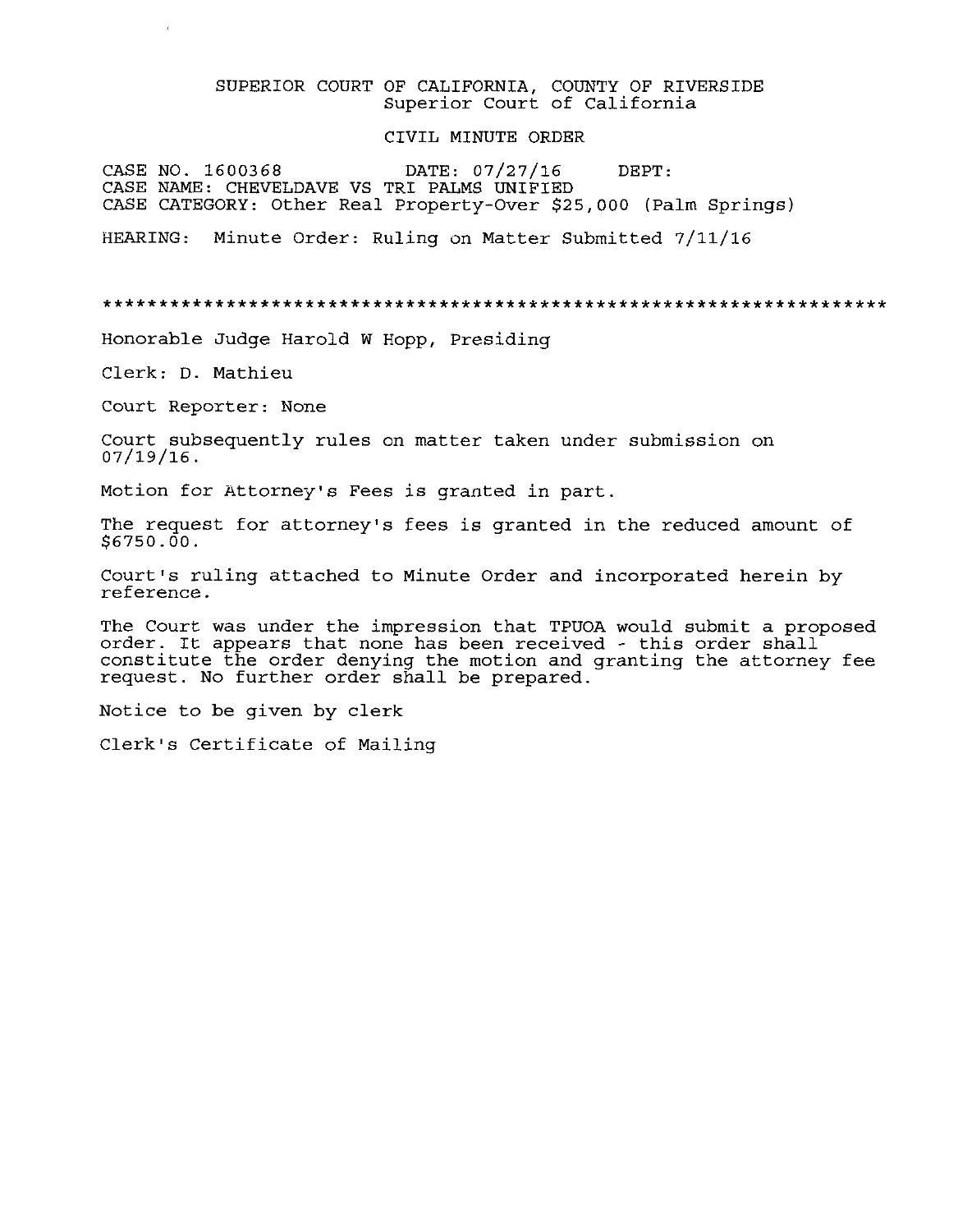

**D. Mathier** 

# SUPERIOR COURT OF THE STATE OF CALIFORNIA, COUNTY OF RIVERSIDE

| TITLE.<br>Cheveldave et al. | $\mathbf{v}_\mathrm{c}$ | Tri Palms Unified Owners<br>Association et al. | DATE & DEPT.<br>July 27, 2016<br>28, 2016 PS3 | <b>NUMBER</b><br>PSC1600368 |
|-----------------------------|-------------------------|------------------------------------------------|-----------------------------------------------|-----------------------------|
| <b>COUNSEL</b><br>None      |                         | None                                           | <b>REPORTER</b><br>None                       |                             |

## PROCEEDING

Ruling on Submitted Matter—Motion for Reconsideration of Order Granting Special Motion to Strike Complaint by defendant Tri Palms Unified Owners Association

The Court having considered the submitted matter, rules as follows:

After the Court granted the special motion to strike of defendant Tri Palm Unified Owners Association ("TPUOA"), plaintifis Alex Cheveldave and Richard N. Davis filed a motion for reconsideration. One of the two grounds for the motion is essentially that the Court mistakenly concluded that the Davis-Stirling Act, *California Civil Code* sections 1350 to 1378, appliesto the Tri Palms development. Because a motion for reconsideration requires new or different facts and because all of the facts on which the motion was based either could have been or were presented at the initial hearing, the Court denied the motion.

Plaintiffs also argued that there was new law, that while the Court had the matter under submission, the Court of Appeal decided a case that held that a case such as this did not arise from the right to petition the government. That case. *Crossroads Investors, L.P.* u. *Federal National Mortgage Association* (2016) 246 Cal App. 4<sup>th</sup> 529, involved a non-judicial foreclosure, including the defendant's failure to respond to requests for an accounting. These requests were made in the form of am interrogatory during the plaintiff's bankruptcy proceeding and orally apart from the bankruptcy. The Court of Appeal found that the action arose from both protected activity (the interrogatory response) and non-protected activity (defendant's failure to respond to other requests for accounting). The Court concluded that under one test—the "principal thrust" or "gravamen" ofthe action-the anti-SLAPP statute did not apply because the action wasto recover for defendant's failure to complywith state non-judicial foreclosure statutes and for fraud, not for the interrogatory response in the bankruptcy action. Further, applying the other test, the Court held that the protected activity was not merely incidental but that plaintiff had shown a probability of prevailing on some part of its claim and therefore, regardless of which test was used, the motion was properly denied.

This case is significantly different from *Crossroads*. Here, the action clearly arises from protected activity: TPUOA's assertion of claims in both the state and federal court and the settlement ofthose claims. If anything, the *Crossroads* opinion supports this Court's decision that the case arises from protected